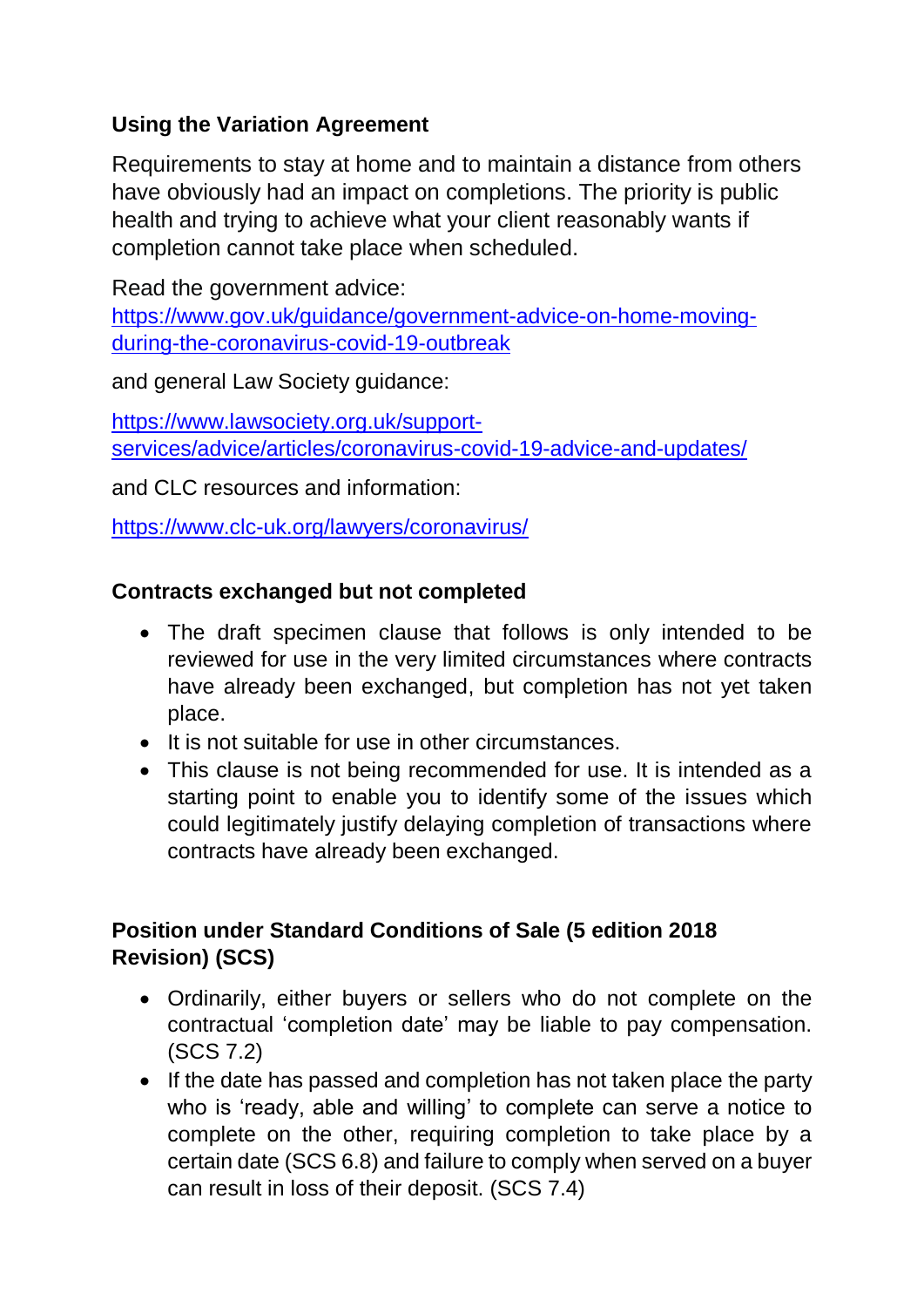# **To avoid penalties arising under the Standard Conditions of Sale (5 edition 2018 Revision) (SCS)**

- To avoid the consequences arising under SCS the parties are encouraged to make alternate arrangements with each other on the basis that no-one is at fault but an external event beyond the control of the buyer and seller is preventing completion taking place on the date originally agreed.
- They should be encouraged to approach this process in a spirit of good faith.
- Buyers and sellers should be informed about all their options and the consequences.

# **Rescission**

- You should advise buyers and sellers to consider rescinding the agreement and explain the consequences of doing this.
- Ideally both parties would be put back largely in the position that they were in before contracts were exchanged. This means that the deposit monies would be returned in full and neither party would have any claim against the other.

## **Deferred Completion**

- If one or both parties still wish to proceed you will need to consider agreeing a variation to the contract so that the completion date is deferred to a time when it is possible and safe to proceed.
- The purpose of the Variation Agreement [below] is to propose a framework for this situation where completion cannot take place because of some aspect of the impact of coronavirus and the parties do not wish to rescind the agreement.

## **Explain the Risks**

• Consider whether your clients' best interests are served by varying the contract and the impact of that on your client. Advise them of the risks of varying the contract and of not doing so. Some clients could find themselves worse off if the contract is varied and some could benefit.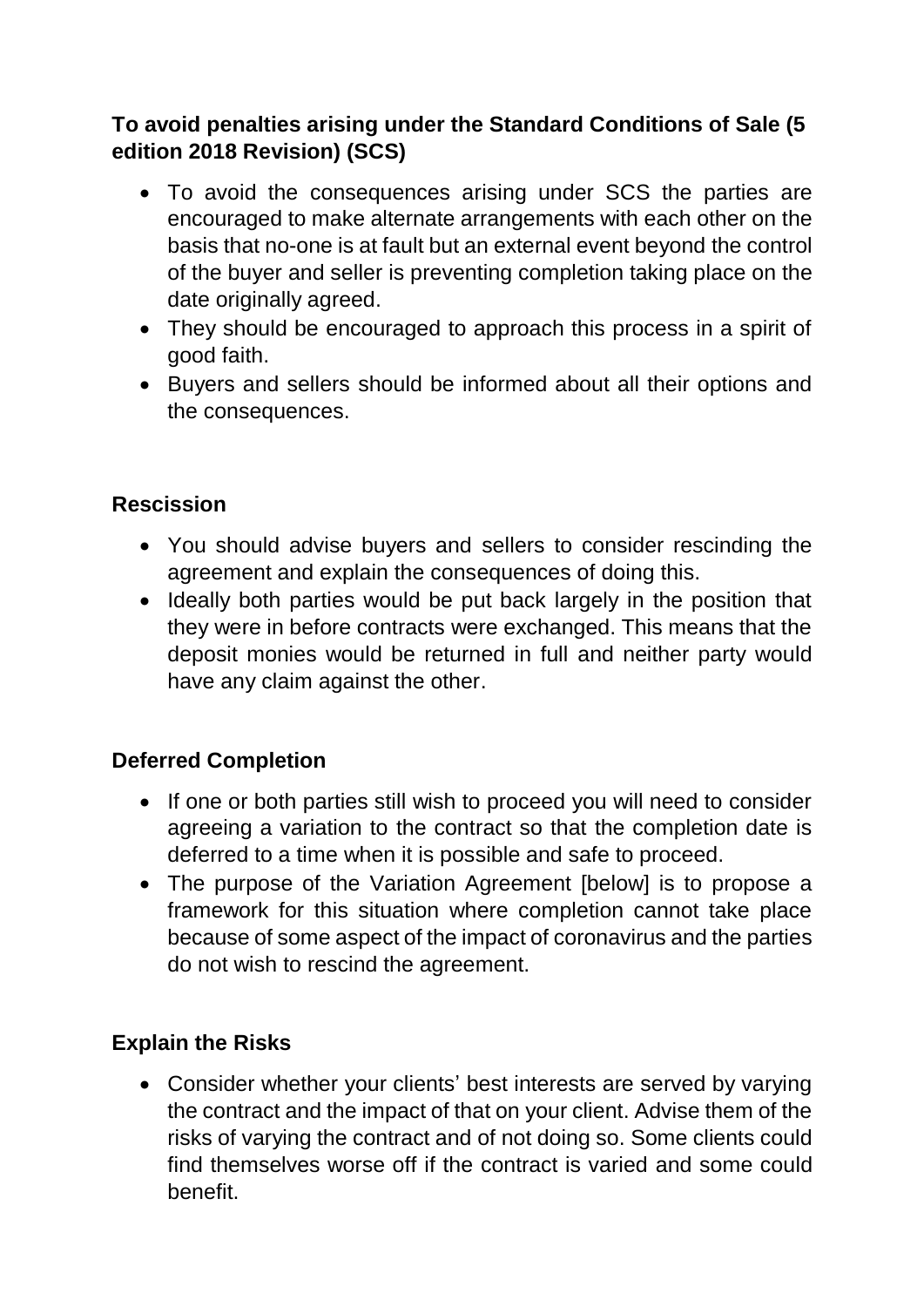- It is essential that the effect of any clause which is to be added to a contract, where exchange has already taken place, is fully explained to clients, confirmed to them in writing/email and written/email authority obtained from both/all clients for whom you are acting to act accordingly.
- Clients should also be fully advised as to their position if the contract is not varied.
- The time that the deferral might last is unknown. There may be one or more extensions of the stay-at-home period and the requirements about physical distancing. The longer this period lasts the more likely it is that other issues will arise. For example:
	- o market values may change.
	- o mortgage lenders may withdraw mortgage offers.
	- o buyers may lose employment.

# **The Variation Agreement**

- The provisions require good faith on the part of all parties.
- You will need to ensure that the provisions of the Variation Agreement accord with the Original contract in terms of definitions, etc.
- One or more of the possible 'delay provisions' may not be relevant.
- There may be other 'delay provisions' which are required.
- The 'no later date' needs to be agreed between the parties to reflect the circumstances of the transactions involved and the needs of the parties.
- The 'long stop date' should take into account the same considerations.
- In clause 3 there could be a dispute about whether a Delay Event has occurred. You may want to consider inserting a proviso that might say something along the lines of 'PROVIDED THAT if the parties, acting reasonably, do not agree that the Delay Event has ceased to apply, then the completion date shall be the date thirty (30) working days after the date on which the Regulations are withdrawn or otherwise cease to apply', depending on the requirements of the individual transaction.
- Some of the Delay Events are easier to evidence than others.
- Do not simply adopt this clause as a standard clause to be used in every transaction. It is not suitable for use in this way. It is not a 'one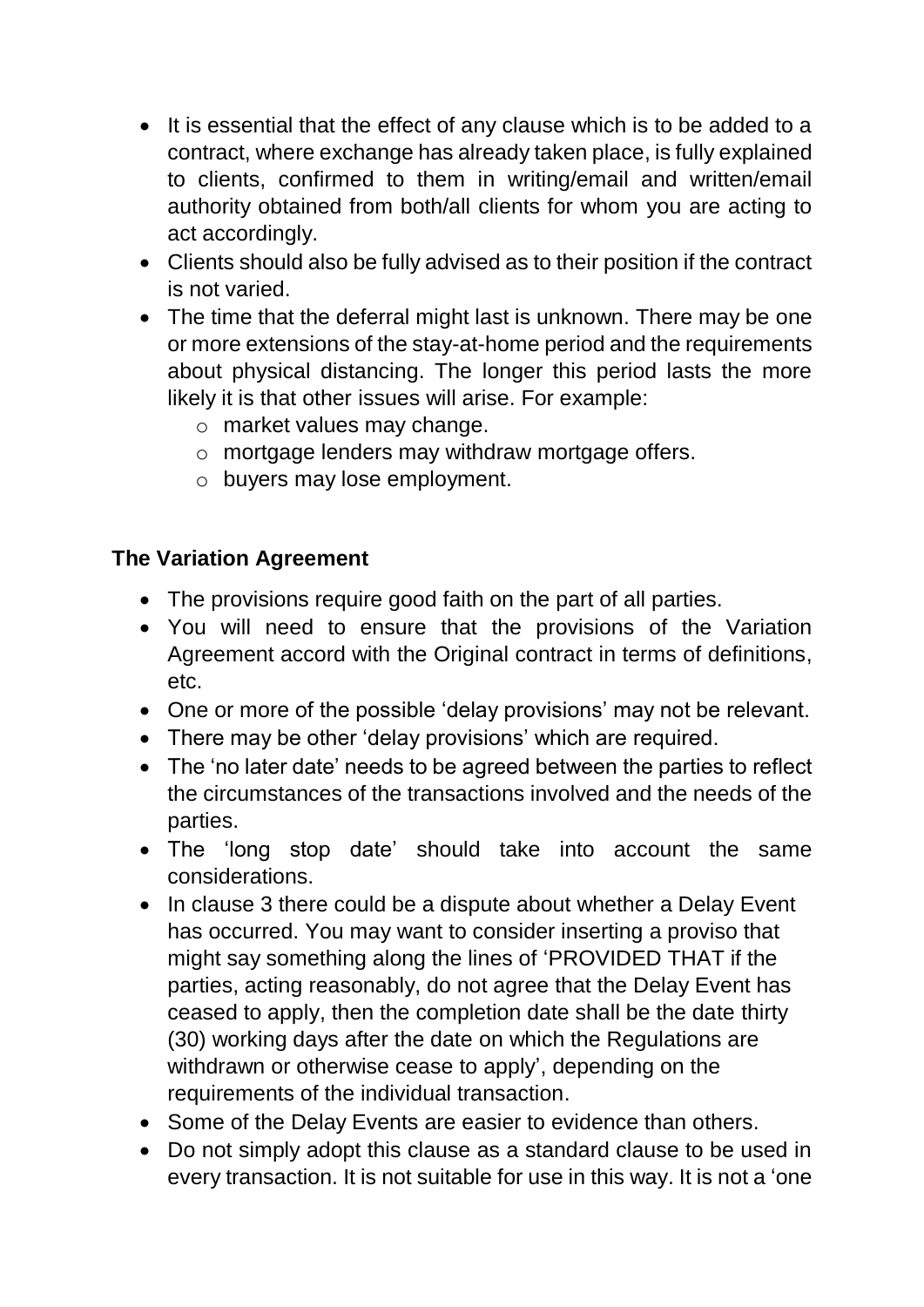size fits all clause' – it is essential for you to discuss with your clients what they want to achieve in varying their contract.

- It is likely to be easier to achieve this in single sale and purchase transactions.
- Where there are chains it is essential that a common clause is used throughout. If different clauses are used in parts of the chain your clients need to understand the effect of the different provisions especially where this will allow different dates for completion or different reasons for rescinding.
- Consider how you will know what clauses the other parts of the chain are using and how you will know if these are varied before exchange of the Variation Agreement.

#### **Email notices and authority**

- If you intend to use email to serve notices pursuant to any variation then consider reviewing your existing contract to assess whether this is permissible or not under the standard or special conditions and, if not, agree a variation limited to this.
- If you intend to use email to obtain authority to sign on your client's behalf – there are legal constraints here and you will need to consider this carefully.

#### **Wales and cross border**

- You will note that the draft Variation agreement refers to '*the Health Protection (Coronavirus, Restrictions) (England) Regulations 2020 and the Health Protection (Coronavirus Restrictions) (Wales) Regulations 2020, or any subsequent statutory amendment, modification or replacement thereof'*.
- It is our understanding that these are intended to be very similar but if, either, there are chains that involve properties in Wales or transactions that involve properties with boundaries that cross England and Wales you may consider whether or not any of the defined or rescission events differ according to the regulations operating at the time the client is looking to enter into the Variation Agreement.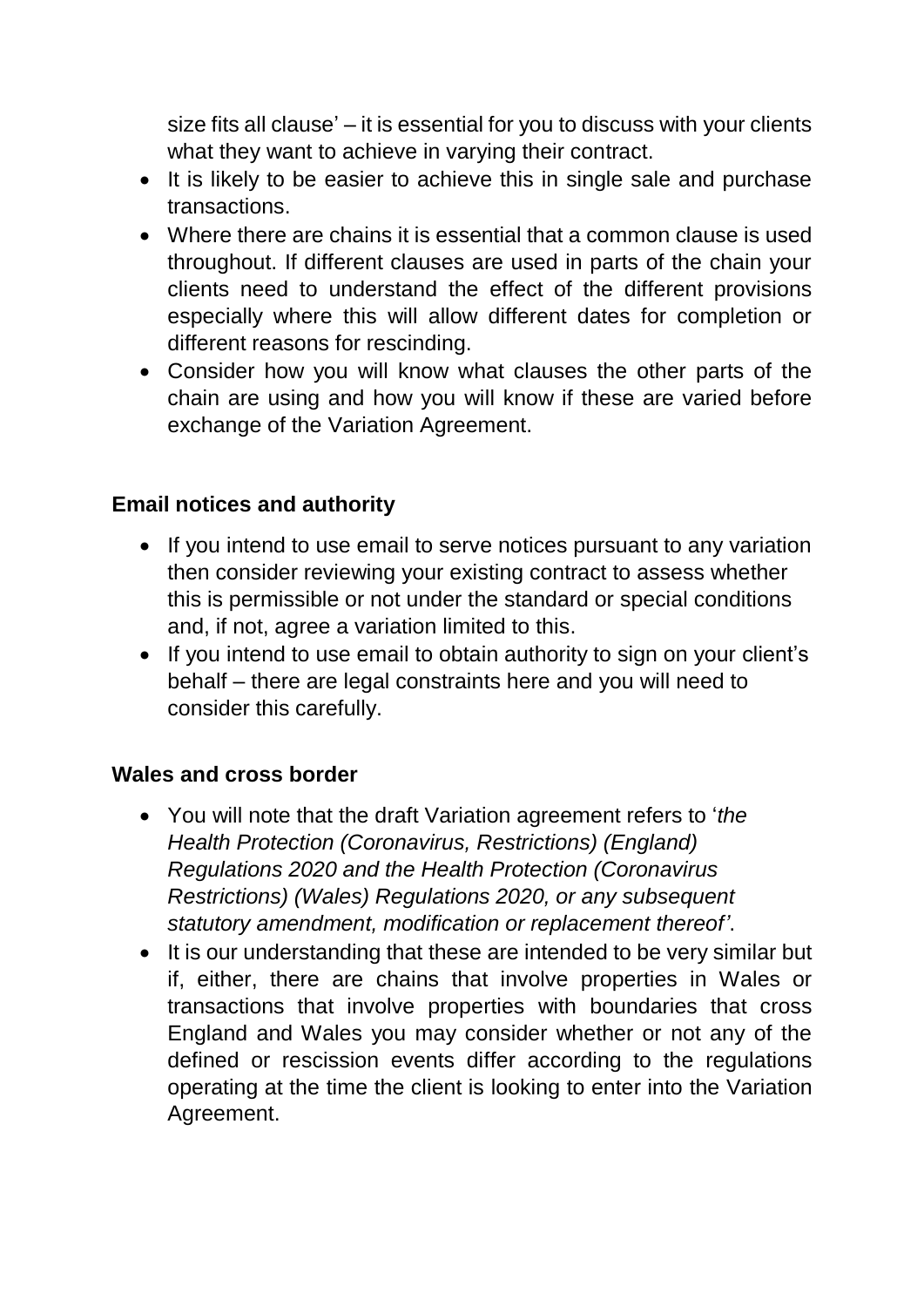#### **Written instructions**

It is obviously very important to take your clients instructions about how they want to proceed, to advise them as to the risks and benefits and to obtain confirmation from them in writing that they understand the risks and wish to proceed in writing.

**Disclaimer**: while care has been taken to try and make sure the agreement is accurate it has been prepared in haste for obvious reasons and the organisations who have contributed to drafting will not accept any legal liability in relation to them.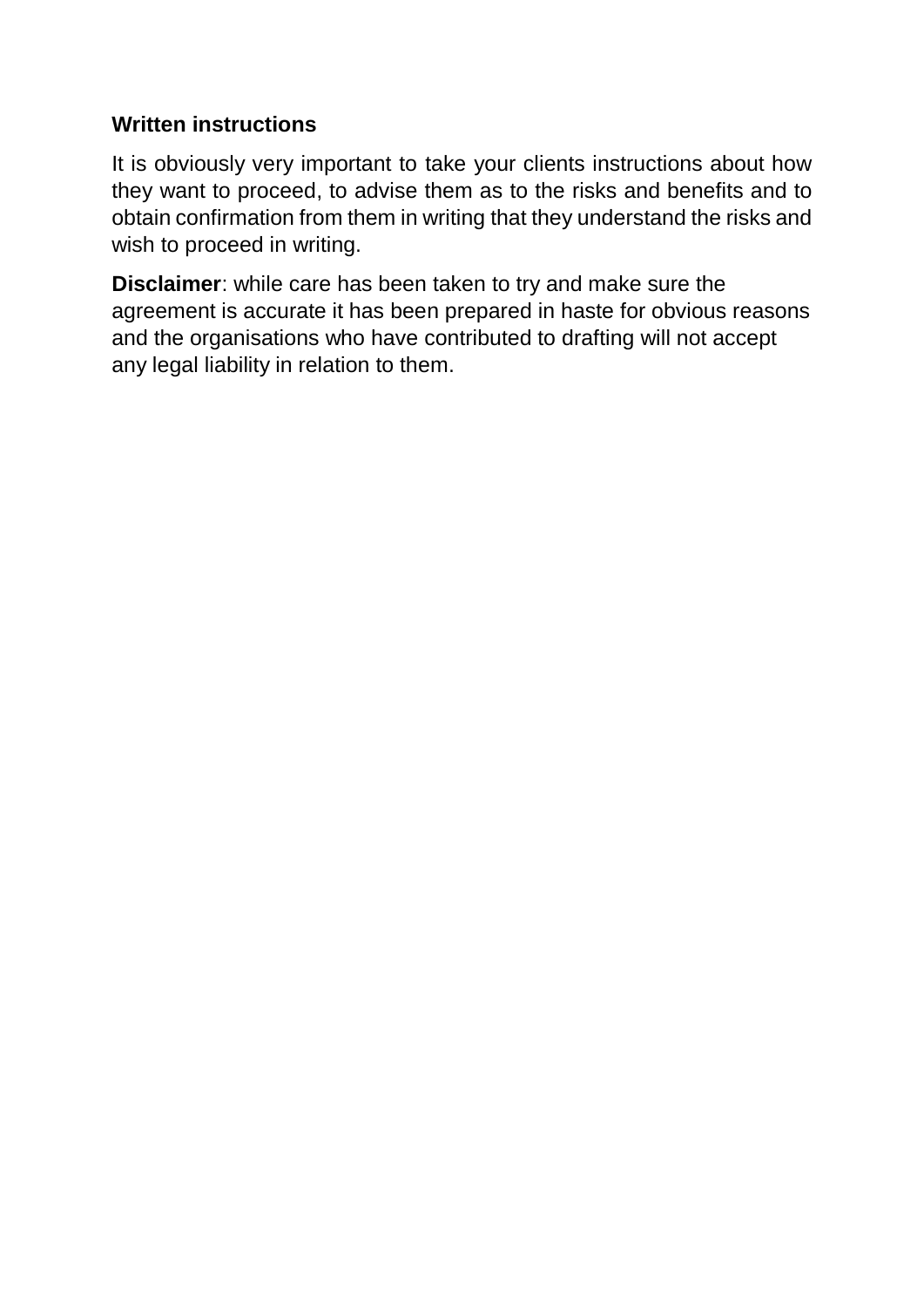#### **Variation Agreement**

#### **DATE OF THIS AGREEMENT:**

**In this agreement, the following expressions shall have the following meanings:**

- **The Property:**
- **The Title Number(s):**
- **The Seller:**
- **The Buyer:**
- **Original Agreement:** the agreement for the sale and purchase of the Property dated [insert date] and made between (1) the Seller and (2) the Buyer.
- **The Regulations;** the Health Protection (Coronavirus, Restrictions) (England) Regulations 2020 and the Health Protection (Coronavirus Restrictions) (Wales) Regulations 2020, or any subsequent statutory amendment, modification or replacement thereof.
- **Coronavirus:** severe acute respiratory syndrome coronavirus 2 (SARS-CoV-2).
- **Delay Event:** any of the events set out in clause 2 below.
- **Rescission Event:** any of the events set out in clause 7 below.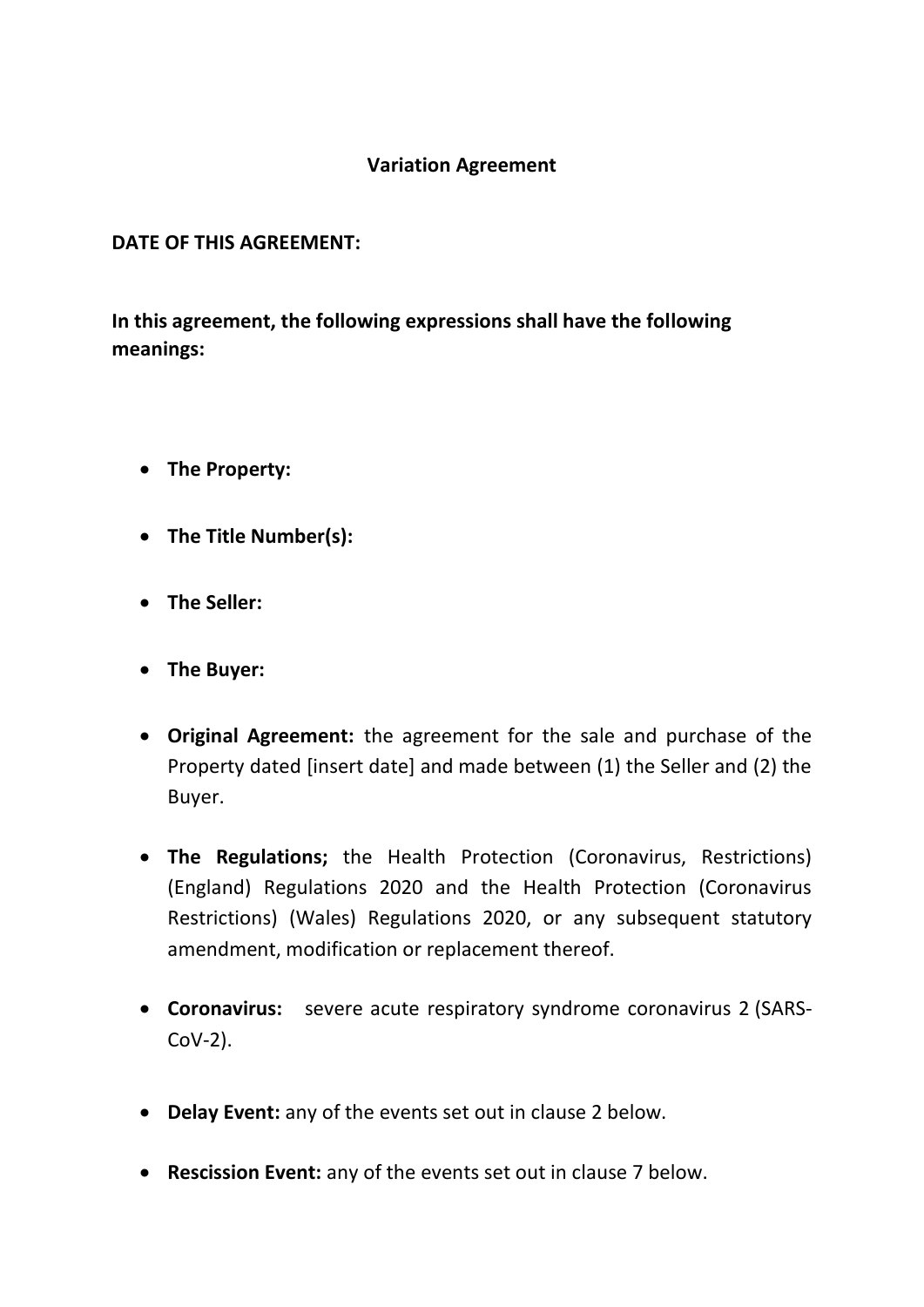1. The Seller and the Buyer agree that all of the provisions in the Original Agreement (as varied by this agreement) are hereby deemed to be incorporated in this agreement:

(a) for the purpose of satisfying section 2 of the Law of Property (Miscellaneous Provisions) Act 1989; and

(b) with the intention that the terms of the Original Agreement (as varied by this agreement) shall remain effective and binding upon the parties.

2. If the Buyer or Seller are unable to complete on the Completion Date because one or more of the following conditions apply: -

a. the Buyer or Seller, or an occupier of The Property, is using their best endeavours to comply with the Regulations, or UK Government guidance, requirements or restrictions relating to Coronavirus, including but not limited to the Regulations;

b. essential services suppliers (e.g. removal services, HM Land Registry providing pre- completion searches, utility connections) are using their best endeavours to comply with the Regulations, or UK Government guidance, requirements or restrictions relating to Coronavirus (including but not limited to the Regulations) where their resulting actions or non-actions prevent the Buyer or Seller effecting legal completion;

c. the UK financial system (or a relevant part of it) fails to deliver the balance of purchase monies to the Seller on completion as required to effect legal completion of this sale and purchase as a result of issues relating to Coronavirus;

d. any failure to deliver funds to the Buyer's conveyancer, as a result of issues relating to Coronavirus, by any financial institution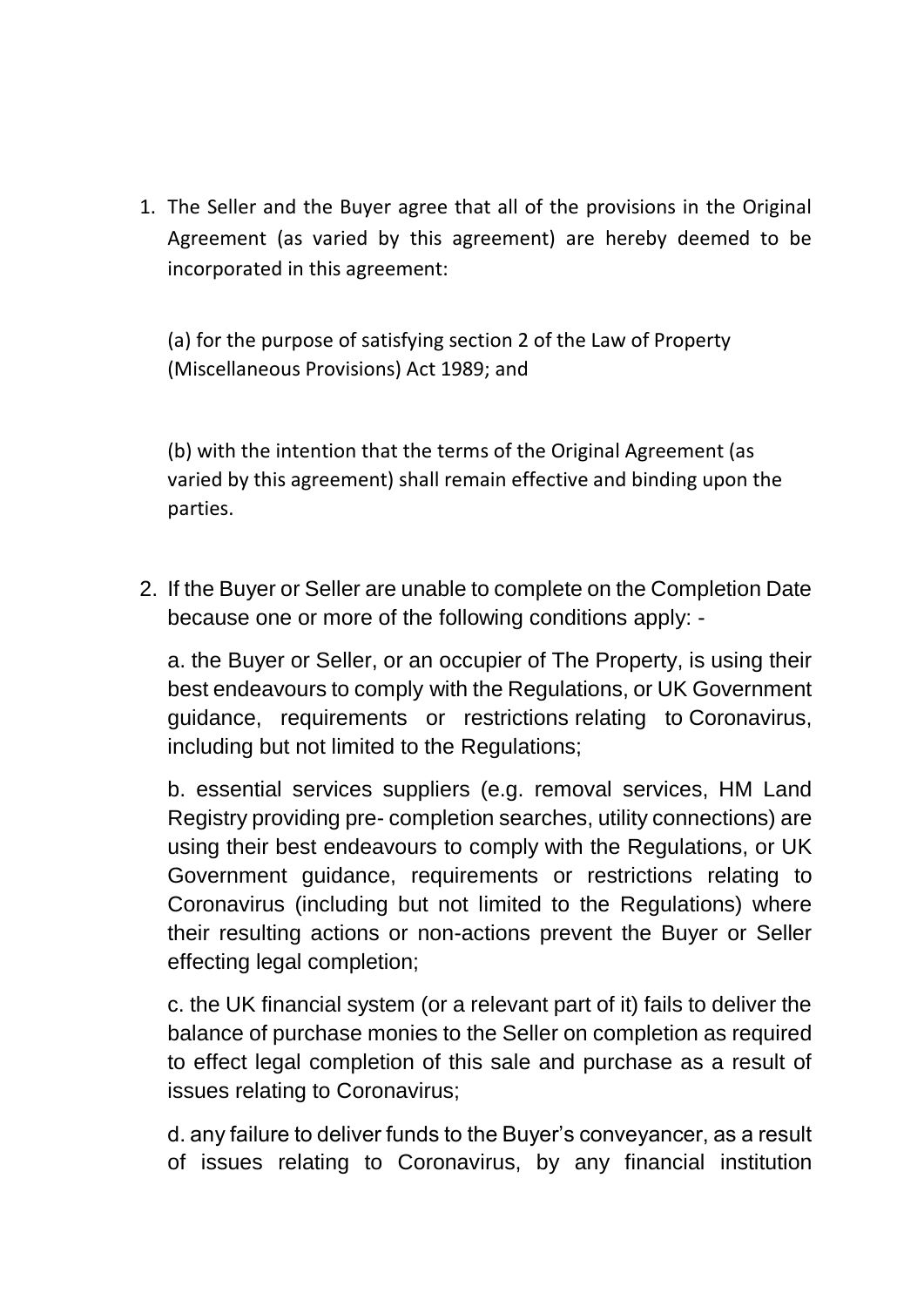(including Help to Buy) providing finance needed for the purposes of performing the contract;

**then** the Completion Date provided for in the Original Agreement shall be deferred to a date fixed by agreement between the Seller and the Buyer (both acting reasonably in all circumstances), subject to clause 3 below.

- 3. If a new Completion Date cannot be mutually agreed, the Completion Date provided for in the Original Agreement shall become the date thirty (30) working days after the date on which the Delay Event ceases to apply.
- 4. If the Completion Date is deferred pursuant to the terms of this Agreement, it is hereby agreed that neither the Buyer nor Seller shall be in breach of the Original Agreement nor liable for any delay in performing, or failure to perform, any of its obligations thereunder. In particular (but not limited to) neither the Buyer or the Seller shall be liable to pay any sums by way of interest or compensation to the other in respect of late completion and neither Buyer or Seller may serve notice to complete during the period in which completion is deferred.
- 5. The Seller and the Buyer will both use their reasonable endeavours to mitigate and minimise the extent of any delay arising from a Delay Event.
- 6. For the purposes of this Agreement, written confirmation (including email) from the conveyancer acting for the Seller and/or Buyer shall be deemed sufficient to establish an inability to complete because of a Delay Event.
- 7. In the event that at any time after the date hereof, as a direct or indirect result of issues relating to Coronavirus one of the following Rescission Events occurs, namely: -

a. any financial institution (including the HCA for Help to Buy) providing finance upon which the Buyer relies for the purposes of performing their obligations under this contract withdraws the offer of finance (or amends the terms of such offer of finance such that the Buyer is unable to perform their obligations); or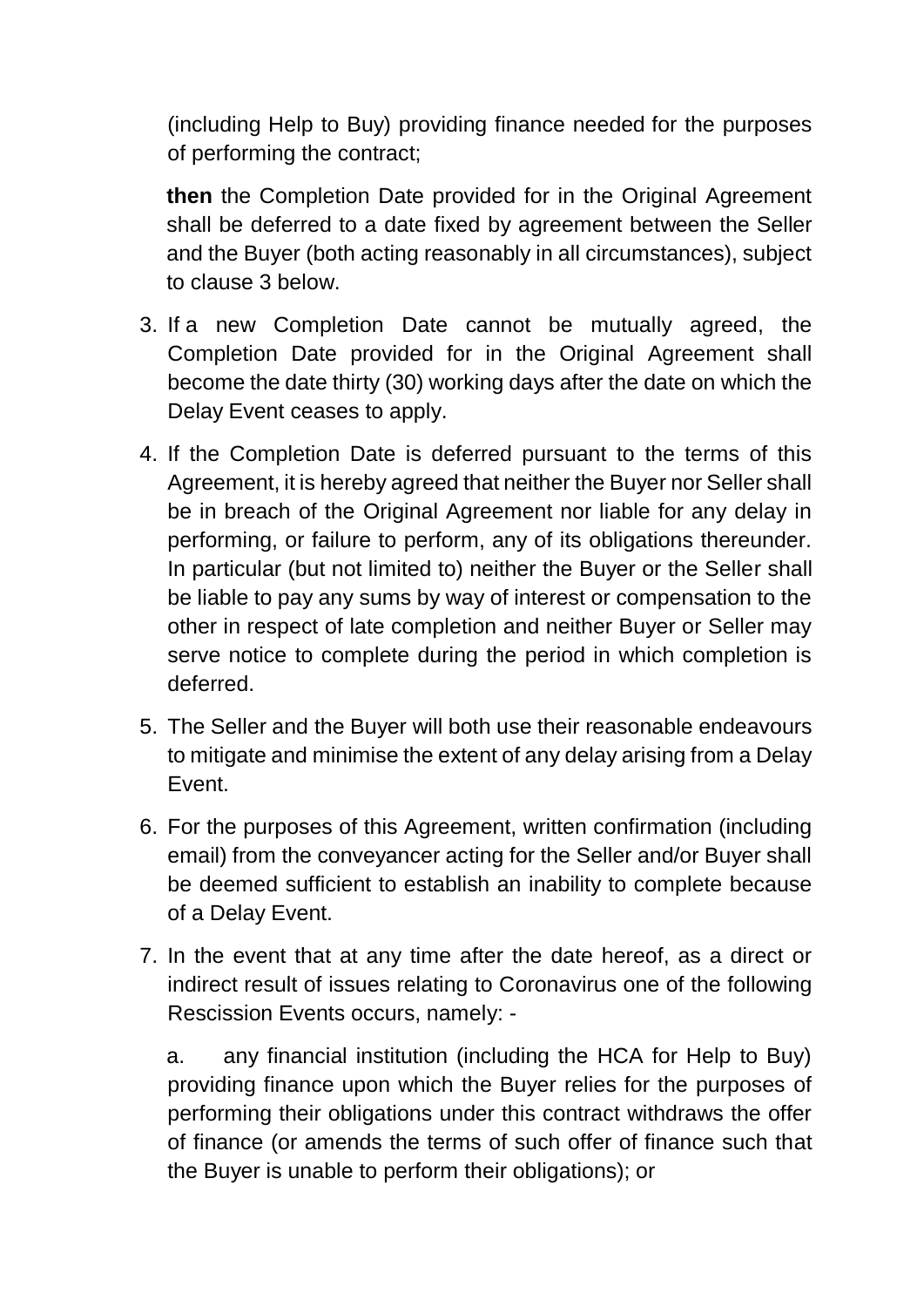b. the Buyer is no longer able to perform their obligations because a buyer on any related sale of the Buyer's own property rescinding their contract to buy the Buyer's own property ['Buyer's Related Contract'] either in circumstances that would satisfy the preceding subclause (a) above if they arose between the parties to this agreement or otherwise in accordance with the terms of the Buyer Related Contract; or

c. the Seller is no longer able to perform their obligations under this contract due to the Seller rescinding their contract to purchase a property ['Seller's Related Contract'] either in circumstances that would satisfy the preceding subclause (a) above if they arose between the parties to this agreement or otherwise in accordance with the terms of the Seller's Related Contract; or

d. the Buyer or Seller can no longer afford to proceed with this transaction because the funding arrangements for their purchase and/or sale are no longer available;

**then** either the Buyer or Seller may rescind this contract (by giving written notice (including email) to the other), in which case any deposit paid shall immediately be repaid by the Seller to the Buyer without interest and without deduction and the parties shall have no further liability to one another.

8. If due to a Delay Event or Rescission Event, the Buyer or the Seller is unable to complete within three (3) calendar months of the first notified Delay Event or Rescission Event, then either the Buyer or the Seller may rescind this contract at any time after that date. In which case any deposit paid shall immediately be repaid by the Seller to the Buyer without interest and without deduction and the parties shall have no further liability to one another.

Signed by or on behalf of the Seller: ………………………………………

Signed by or on behalf of the Buyer: ………………………………………